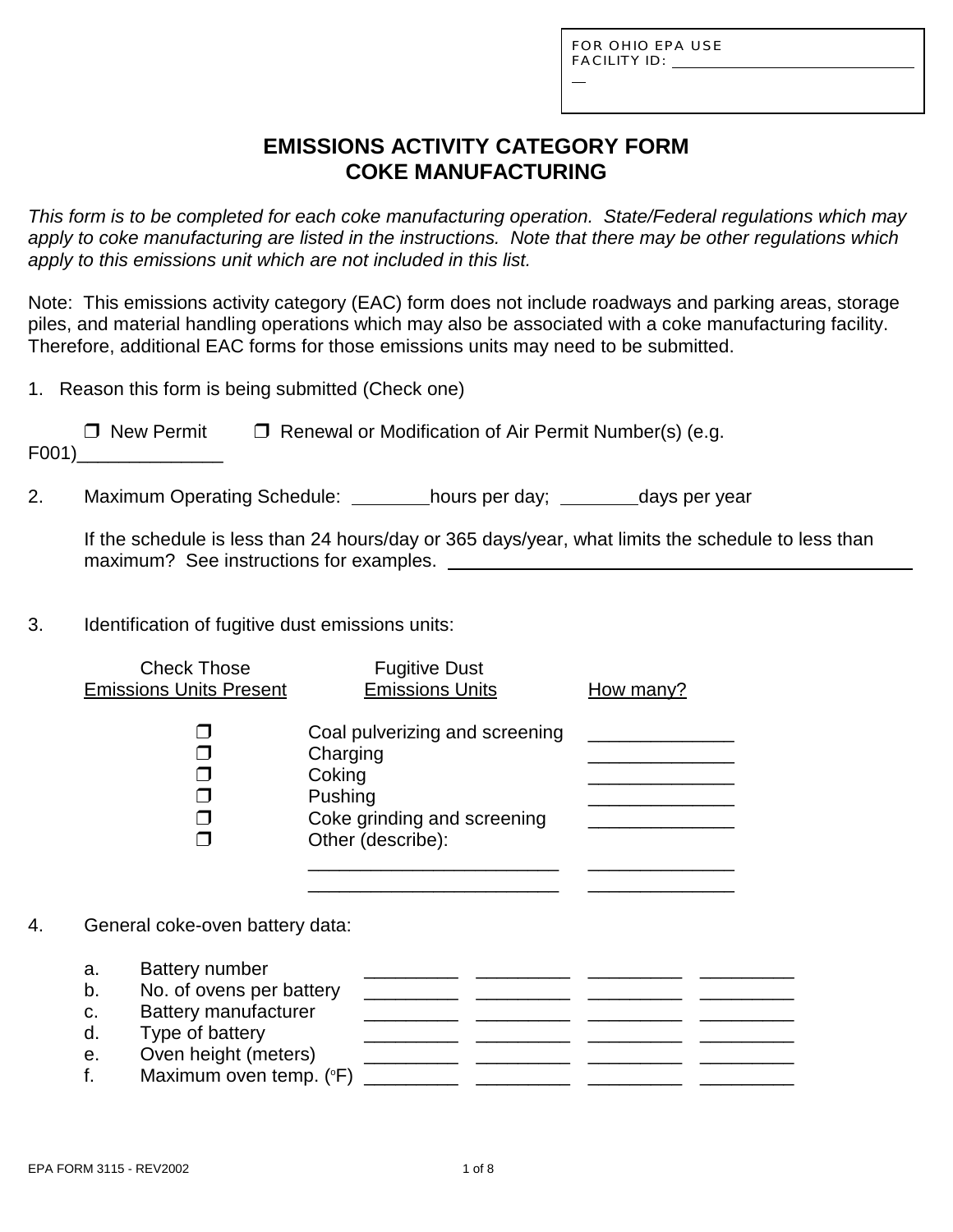5. Coal pulverizing and screening process data:

|    | a. | Manufacturer of pulverizing and screening equipment ____________________________                            |  |  |
|----|----|-------------------------------------------------------------------------------------------------------------|--|--|
|    | b. |                                                                                                             |  |  |
|    | C. | coal/hour                                                                                                   |  |  |
|    | d. | Maximum hourly production rate for the pulverizing and screening equipment<br>tons coal/hour                |  |  |
|    | е. | Maximum annual production for the pulverizing and screening equipment<br><b>Example 2016</b> tons coal/year |  |  |
| 6. |    | Charging process data:                                                                                      |  |  |
|    | a. | <b>Battery number</b>                                                                                       |  |  |
|    | b. | Type of charging equipment                                                                                  |  |  |
|    | c. | No. of charging ports<br>per oven                                                                           |  |  |
|    | d. | No. of gas collector mains                                                                                  |  |  |
|    | е. | Maximum capacity of                                                                                         |  |  |
|    |    | charging equipment<br>(tons coal/charge)                                                                    |  |  |
|    | f. | Maximum no. of charges                                                                                      |  |  |
|    |    | per battery per hour                                                                                        |  |  |
|    | g. | Maximum no. of charges                                                                                      |  |  |
|    |    | per battery per day                                                                                         |  |  |
|    | h. | Maximum no. of charges<br>per battery per year                                                              |  |  |
|    | i. | Average charging cycle                                                                                      |  |  |
|    |    | time per oven (minutes)*                                                                                    |  |  |
|    | j. | Average quantity of coal                                                                                    |  |  |
|    |    | per charge (tons/charge)                                                                                    |  |  |
|    | k. | Maximum quantity of coal                                                                                    |  |  |
|    |    | charged per battery per hour                                                                                |  |  |
|    |    | (tons/hour)                                                                                                 |  |  |
|    | I. | Maximum quantity of coal                                                                                    |  |  |
|    |    | charged per battery per year<br>(tons/year)                                                                 |  |  |
|    | m. | Is coal preheating used                                                                                     |  |  |
|    |    | prior to charging?                                                                                          |  |  |
|    |    | (yes/no)                                                                                                    |  |  |
|    |    | If yes, what type of                                                                                        |  |  |
|    |    | control device?                                                                                             |  |  |
|    | n. | Operating steam vacuum                                                                                      |  |  |
|    |    | in collection main                                                                                          |  |  |
|    |    | (inches water)                                                                                              |  |  |

\*The charging cycle time begins when the coal from the charging system starts to enter the oven and ends when the last charge port lid is replaced.

7. Coking (doors, offtake piping and lids) process data: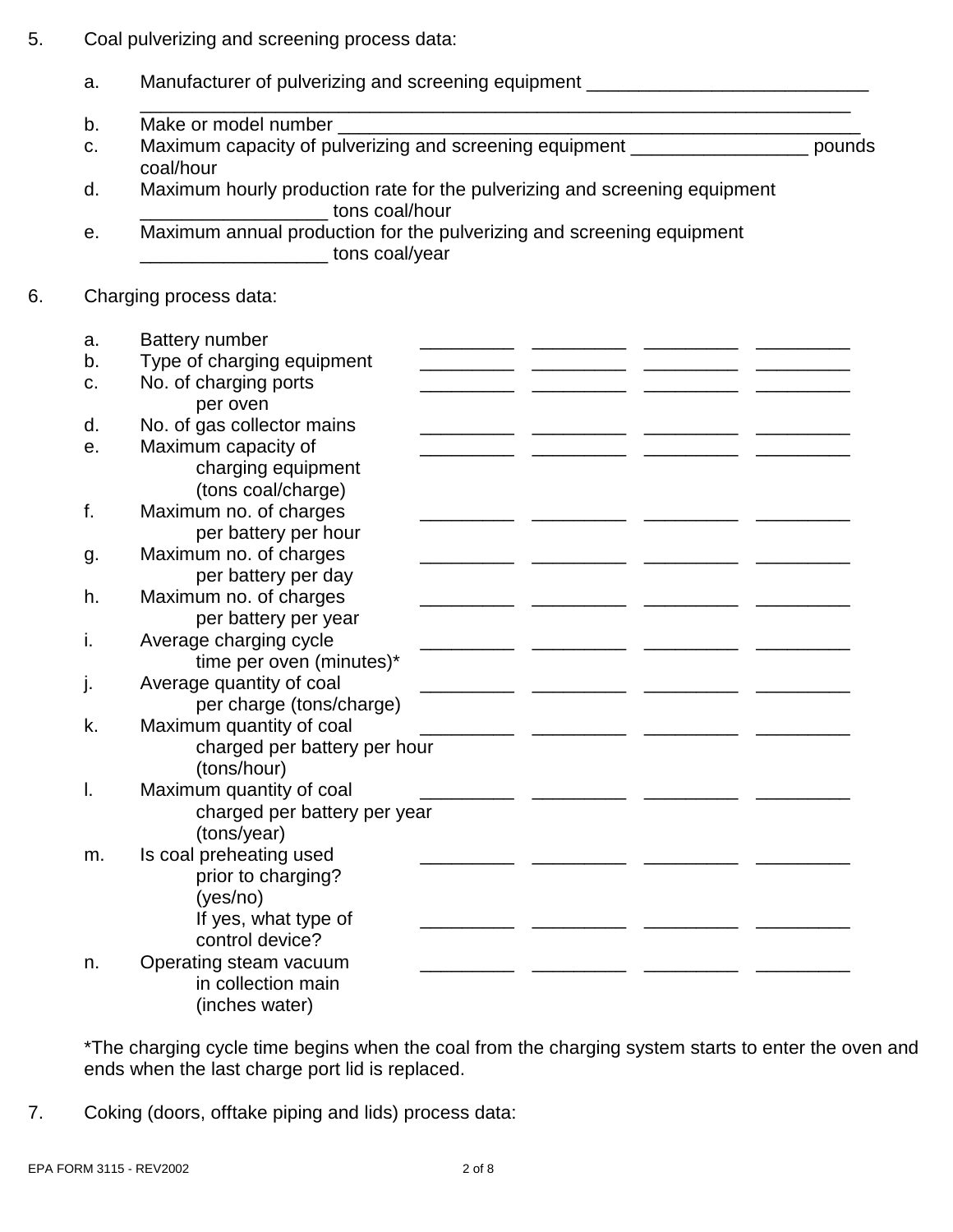|    | a. | <b>Battery number</b>       |  |
|----|----|-----------------------------|--|
|    | b. | No. of doors per battery    |  |
|    | C. | No. of offtake pipes        |  |
|    |    | per battery                 |  |
|    | d. | No. of jumper pipes         |  |
|    |    | connecting two ovens        |  |
|    |    | per battery                 |  |
|    | е. | No. of charging hole        |  |
|    |    | lids per oven per battery   |  |
|    | f. | Average coking time per     |  |
|    |    | battery (hours)             |  |
|    |    |                             |  |
| 8. |    | Pushing process data:       |  |
|    |    |                             |  |
|    | a. | <b>Battery number</b>       |  |
|    | b. | Maximum no. of pushes       |  |
|    |    | per battery per hour        |  |
|    | c. | Maximum no. of pushes       |  |
|    |    | per battery per day         |  |
|    | d. | Maximum no. of pushes       |  |
|    |    | per battery per year        |  |
|    | е. | Average pushing cycle       |  |
|    |    | time per oven (minutes)*    |  |
|    | f. | Average quantity of coke    |  |
|    |    | produced per push per       |  |
|    |    | oven (tons)                 |  |
|    | g. | Maximum quantity of coke    |  |
|    |    | produced per battery        |  |
|    |    | per hour (tons/hour)        |  |
|    | h. | Maximum quantity of coke    |  |
|    |    | produced per battery        |  |
|    |    | per year (tons/year)        |  |
|    | i. | Percentage by weight of     |  |
|    |    | each type of coke produced: |  |
|    |    | Green coke                  |  |
|    |    | Moderately green            |  |
|    |    | Clean coke                  |  |

\*The pushing cycle time commences with the moving of the coke mass from an oven and concludes when the quench car enters the quench tower.

9. Coke grinding and screening process data: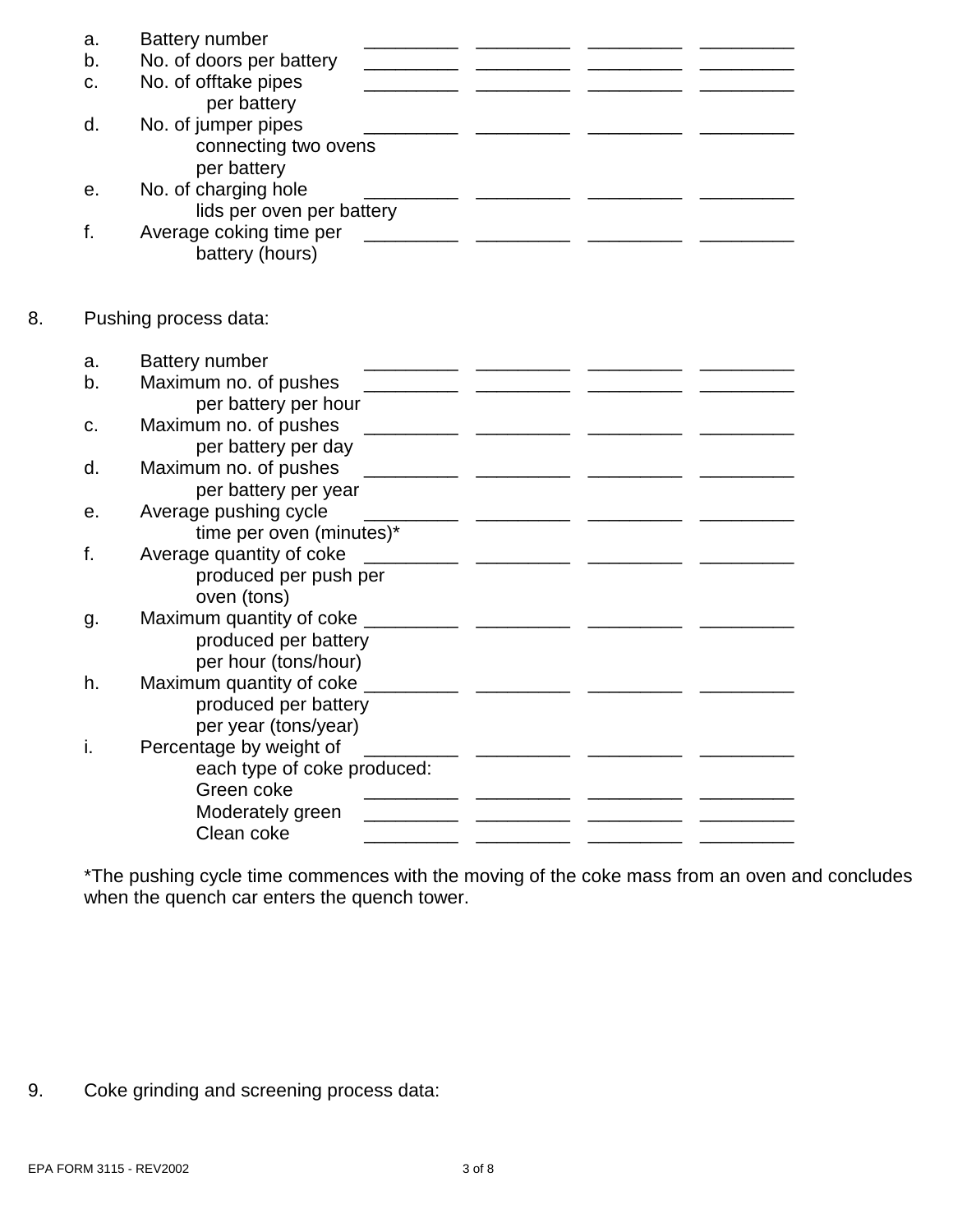- a. Manufacturer of grinding and screening equipment \_\_\_\_\_\_\_\_\_\_\_\_\_\_\_\_\_\_\_\_\_\_\_\_\_\_\_\_
- \_\_\_\_\_\_\_\_\_\_\_\_\_\_\_\_\_\_\_\_\_\_\_\_\_\_\_\_\_\_\_\_\_\_\_\_\_\_\_\_\_\_\_\_\_\_\_\_\_\_\_\_\_\_\_\_\_\_\_\_\_\_\_\_\_\_\_\_\_\_ b. Make or model number
- c. Maximum capacity of grinding and screening equipment \_\_\_\_\_\_\_\_\_\_\_\_\_\_\_\_\_ tons coal/hour d. Maximum hourly production rate for the grinding and screening equipment \_\_\_\_\_\_\_\_\_\_\_ tons coal/hour
- e. Maximum annual production for the grinding and screening equipment \_\_\_\_\_\_\_\_\_\_\_\_\_\_\_ tons coal/hour
- 10. Control methods to be used for fugitive dust emissions from coke manufacturing:

(List the methods to be used to control fugitive dust emissions from each of the specific activities shown below. Use the control method codes listed below, (A) through (R), to identify them.)

### Control Method Codes

| <b>Fugitive Dust Emissions Units</b>                                                                                | <b>Coke-Oven Battery Number</b> |  |  |
|---------------------------------------------------------------------------------------------------------------------|---------------------------------|--|--|
| Coal pulverizing and screening<br>Charging<br>Coking<br>Pushing<br>Coke grinding and screening<br>Other (describe): |                                 |  |  |
|                                                                                                                     |                                 |  |  |

The various control methods and their respective code letters are given in the following sections. Please complete the requested information for any control method(s) cited above.

#### Coal Pulverizing and Screening

(A) Watering:

| Year installed<br>Source of water |                               |  |
|-----------------------------------|-------------------------------|--|
| Method of application             |                               |  |
| Frequency of application          |                               |  |
| Application rate                  | gallons sprayed/ton processed |  |
| Application points                |                               |  |
| Estimated control efficiency      | %                             |  |

(B) Wet suppression (chemical):

| Year installed        |  |
|-----------------------|--|
| Source of chemical(s) |  |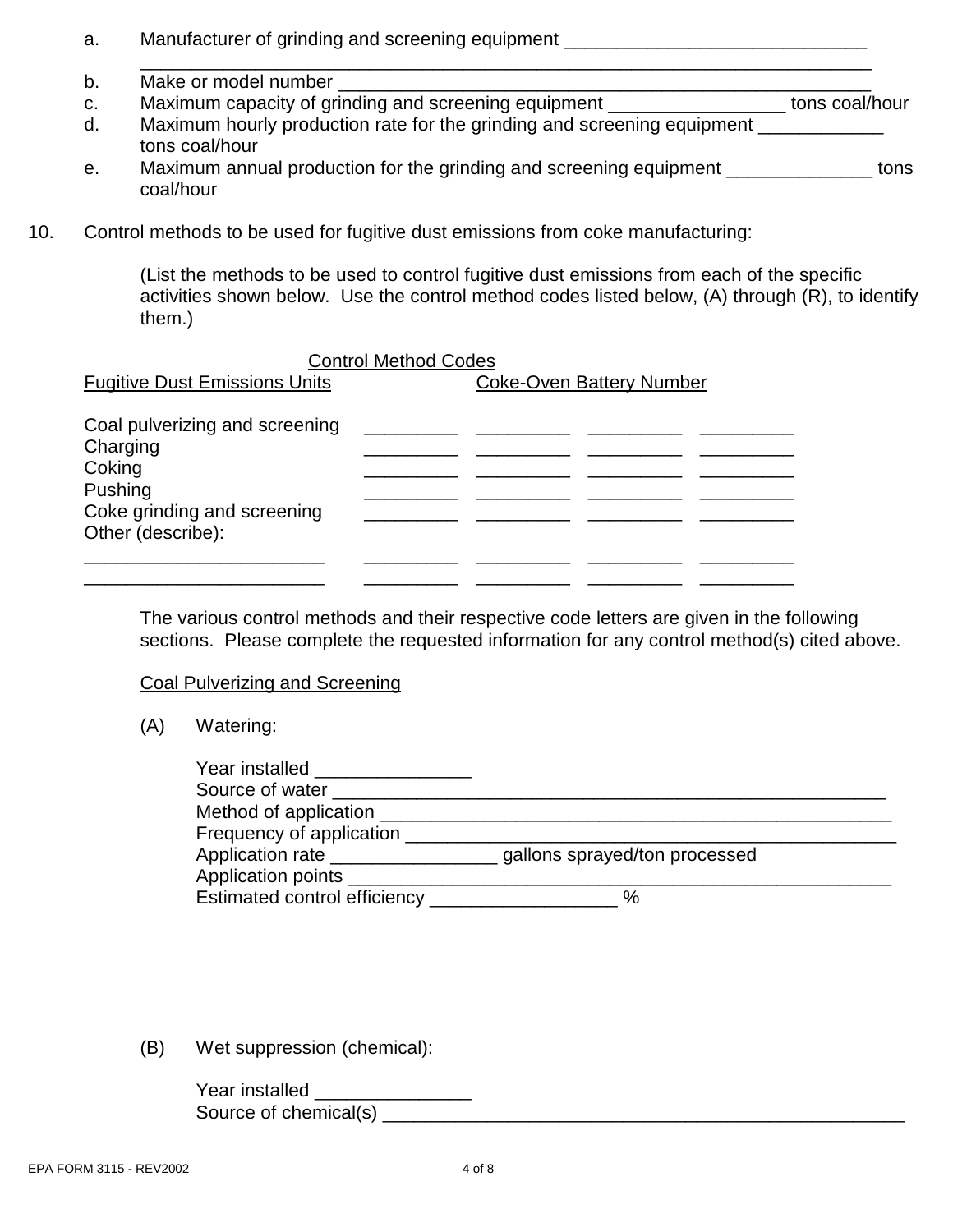|          | Frequency of application _________________                                                                                                          |  |  |
|----------|-----------------------------------------------------------------------------------------------------------------------------------------------------|--|--|
|          | Dilution ___________________gallons chemical/1,000 gallons water<br>Application rate _____________________ gallons sprayed/ton processed            |  |  |
|          | Estimated control efficiency _______________________%                                                                                               |  |  |
| (C)      | Enclosure                                                                                                                                           |  |  |
|          | Year installed _________________                                                                                                                    |  |  |
|          | Estimated enclosure capture efficiency ___________________%                                                                                         |  |  |
| (D)      | Enclosure, vent to fabric filter:                                                                                                                   |  |  |
|          | Estimated enclosure capture efficiency ___________________%                                                                                         |  |  |
| (E)      | Other (describe):                                                                                                                                   |  |  |
|          | Year installed _________________                                                                                                                    |  |  |
| Charging |                                                                                                                                                     |  |  |
| (F)      | Charging on-the-main/staged charging:                                                                                                               |  |  |
|          | Year implemented ________<br>Describe (or attach) the staged charging operating procedure:                                                          |  |  |
|          |                                                                                                                                                     |  |  |
|          |                                                                                                                                                     |  |  |
|          |                                                                                                                                                     |  |  |
|          | Estimated control efficiency (assuming the uncontrolled emission rate is that occurring<br>with conventional charging) ___________________________% |  |  |
| (G)      | Closed pipeline charging:                                                                                                                           |  |  |
|          | Year installed                                                                                                                                      |  |  |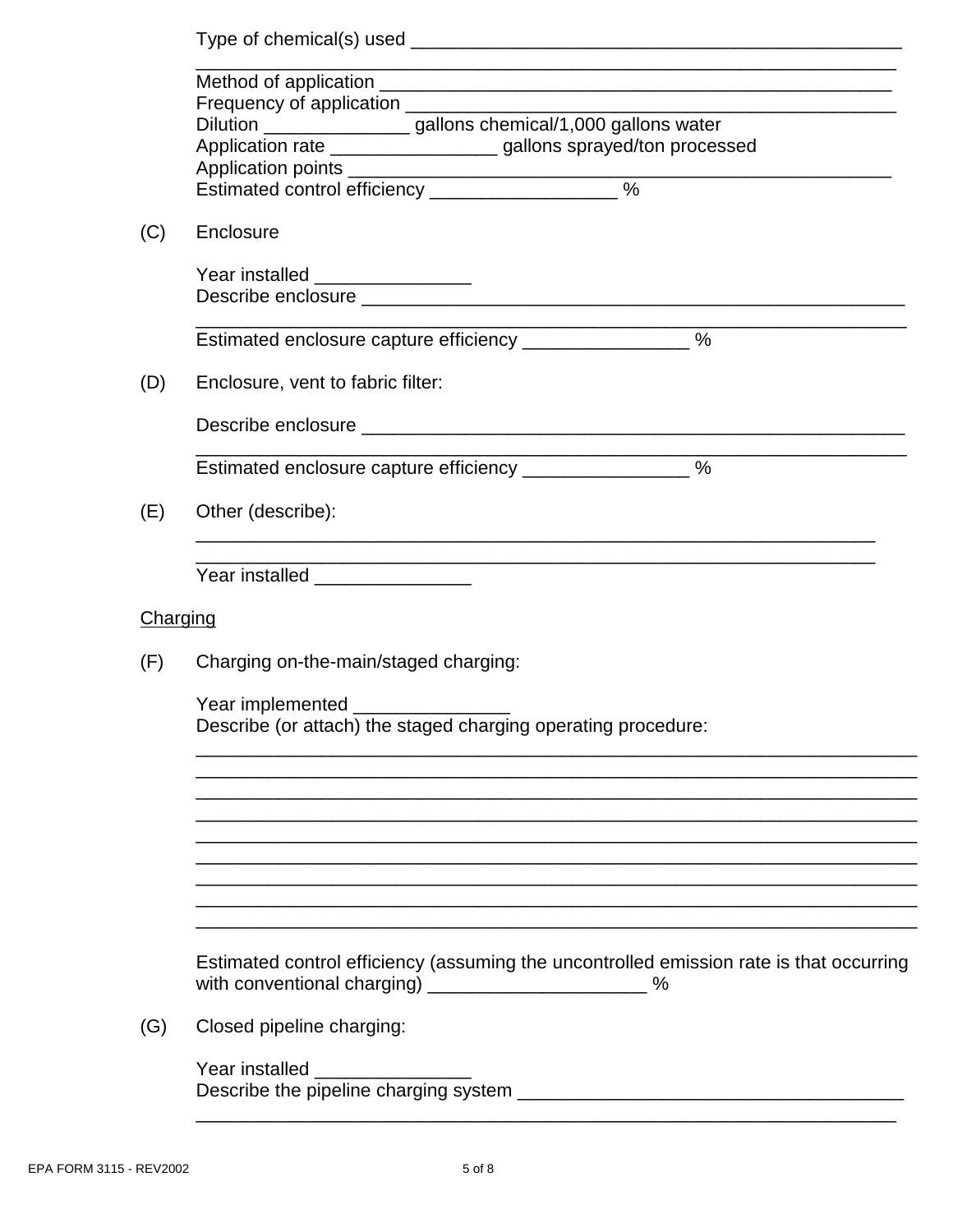Estimated control efficiency (assuming the uncontrolled emission rate is that occurring with conventional charging) \_\_\_\_\_\_\_\_\_\_\_\_\_\_\_\_\_\_\_\_\_\_\_\_\_\_\_\_\_%

 $(H)$ Other (describe):

Year installed \_\_\_\_\_\_\_\_\_\_\_\_\_\_\_

Coking

 $(I)$ Door and topside maintenance:

> Year implemented expansion of the state of the state of the state of the state of the state of the state of the Describe (or attach) the door and topside maintenance program:

| Estimated control efficiency (assuming the uncontrolled emission rate is that occurring |
|-----------------------------------------------------------------------------------------|
| with conventional coking practices and maintenance procedures)                          |

<u> 1989 - Johann Barbara, martxa a</u>

 $\%$ 

 $(J)$ Hood, wet electrostatic precipitator:

Estimated hood capture efficiency \_\_\_\_\_\_\_\_\_\_\_\_\_\_\_\_\_\_\_\_ %

 $(K)$ Shed, fabric filter:

Describe enclosure experience and the set of the set of the set of the set of the set of the set of the set of the set of the set of the set of the set of the set of the set of the set of the set of the set of the set of t

Estimated shed capture efficiency \_\_\_\_\_\_\_\_\_\_\_\_\_\_\_\_\_\_\_%

 $(L)$ Other (describe):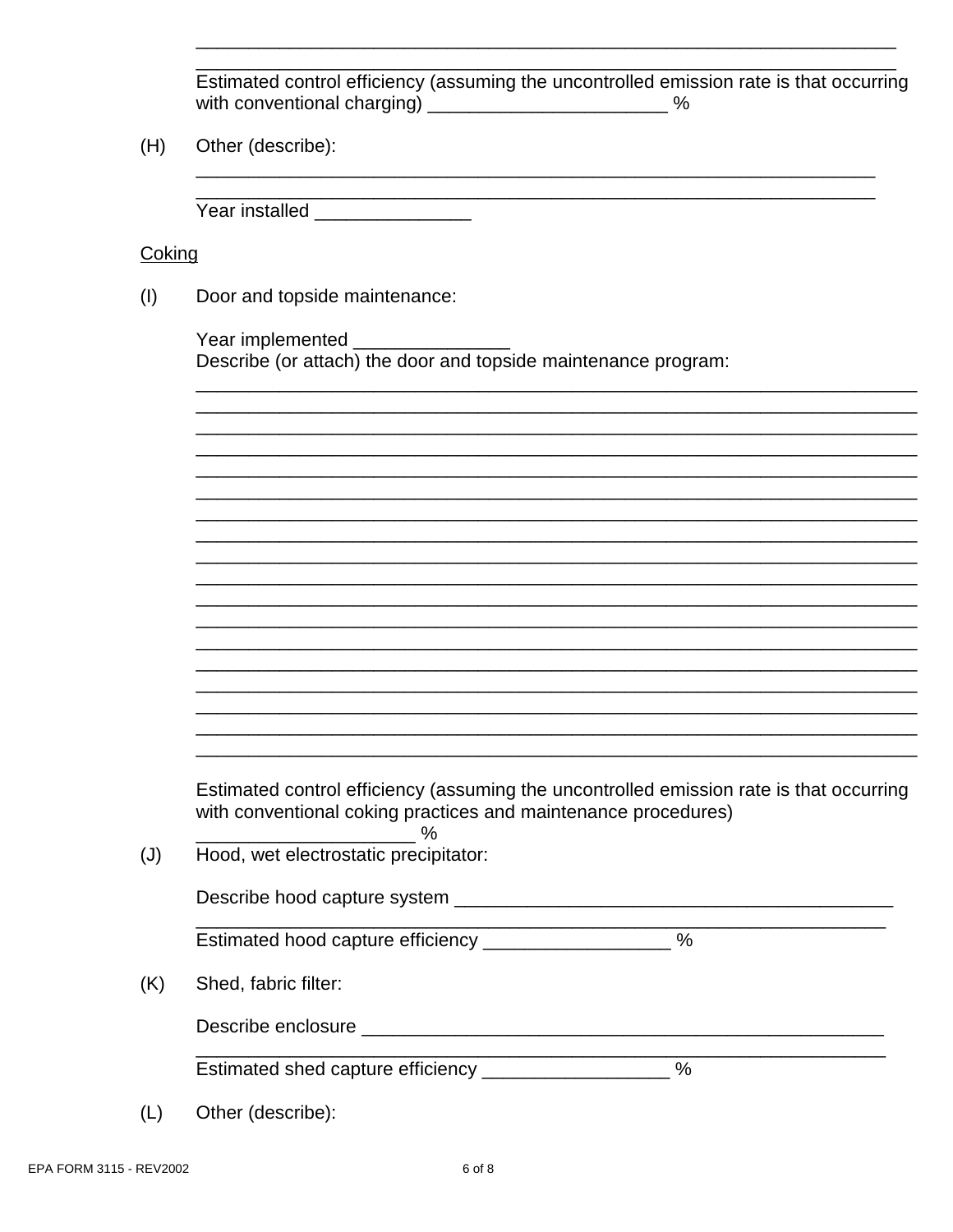| Year installed |  |  |
|----------------|--|--|

### **Pushing**

| (M) | Capture to wet scrubber:                                                                                                                                                                                                                                                                                                                                                                             |
|-----|------------------------------------------------------------------------------------------------------------------------------------------------------------------------------------------------------------------------------------------------------------------------------------------------------------------------------------------------------------------------------------------------------|
|     | Type of capture system<br>$\Box$ shed, wet scrubber<br>$\Box$ enclosed hot coke car, wet scrubber<br>$\Box$ hood, mobile wet scrubber<br>$\Box$ hood, stationary wet scrubber<br>Is fugitive dust from the hot coke car captured and controlled during car movement to<br>the quench tower? $\Box$ yes $\Box$ no<br>Describe capture system (shed, enclosure, hood) ________________________________ |
|     | Estimated capture efficiency (include fugitive dust emissions occurring during hot coke<br>car movement to quench tower) ________________________%                                                                                                                                                                                                                                                   |
| (N) | Capture to baghouse:                                                                                                                                                                                                                                                                                                                                                                                 |
|     | Type of capture system<br>$\Box$ hood ducted to baghouse<br>$\Box$ other (describe) _________<br>Is fugitive dust from the hot coke car captured and controlled during car movement to<br>the quench tower? $\Box$ yes $\Box$ no<br>Describe capture system (shed, enclosure, hood) ________________________________                                                                                 |
|     | Estimated capture efficiency (include fugitive dust emissions occurring during hot coke<br>car movement to quench tower) _______________________%                                                                                                                                                                                                                                                    |
| (O) | Shed, wet electrostatic precipitator:                                                                                                                                                                                                                                                                                                                                                                |
|     | Describe shed capture system                                                                                                                                                                                                                                                                                                                                                                         |
|     | Estimated shed capture efficiency (include fugitive dust emissions occurring during hot<br>coke car movement to quench tower) _______________________ %                                                                                                                                                                                                                                              |
|     | <b>Coke Grinding and Screening</b>                                                                                                                                                                                                                                                                                                                                                                   |
| (P) | Enclosure:                                                                                                                                                                                                                                                                                                                                                                                           |
|     | Year installed _________________________________                                                                                                                                                                                                                                                                                                                                                     |

\_\_\_\_\_\_\_\_\_\_\_\_\_\_\_\_\_\_\_\_\_\_\_\_\_\_\_\_\_\_\_\_\_\_\_\_\_\_\_\_\_\_\_\_\_\_\_\_\_\_\_\_\_\_\_\_\_\_\_\_\_\_\_\_\_

\_\_\_\_\_\_\_\_\_\_\_\_\_\_\_\_\_\_\_\_\_\_\_\_\_\_\_\_\_\_\_\_\_\_\_\_\_\_\_\_\_\_\_\_\_\_\_\_\_\_\_\_\_\_\_\_\_\_\_\_\_\_\_\_\_\_\_\_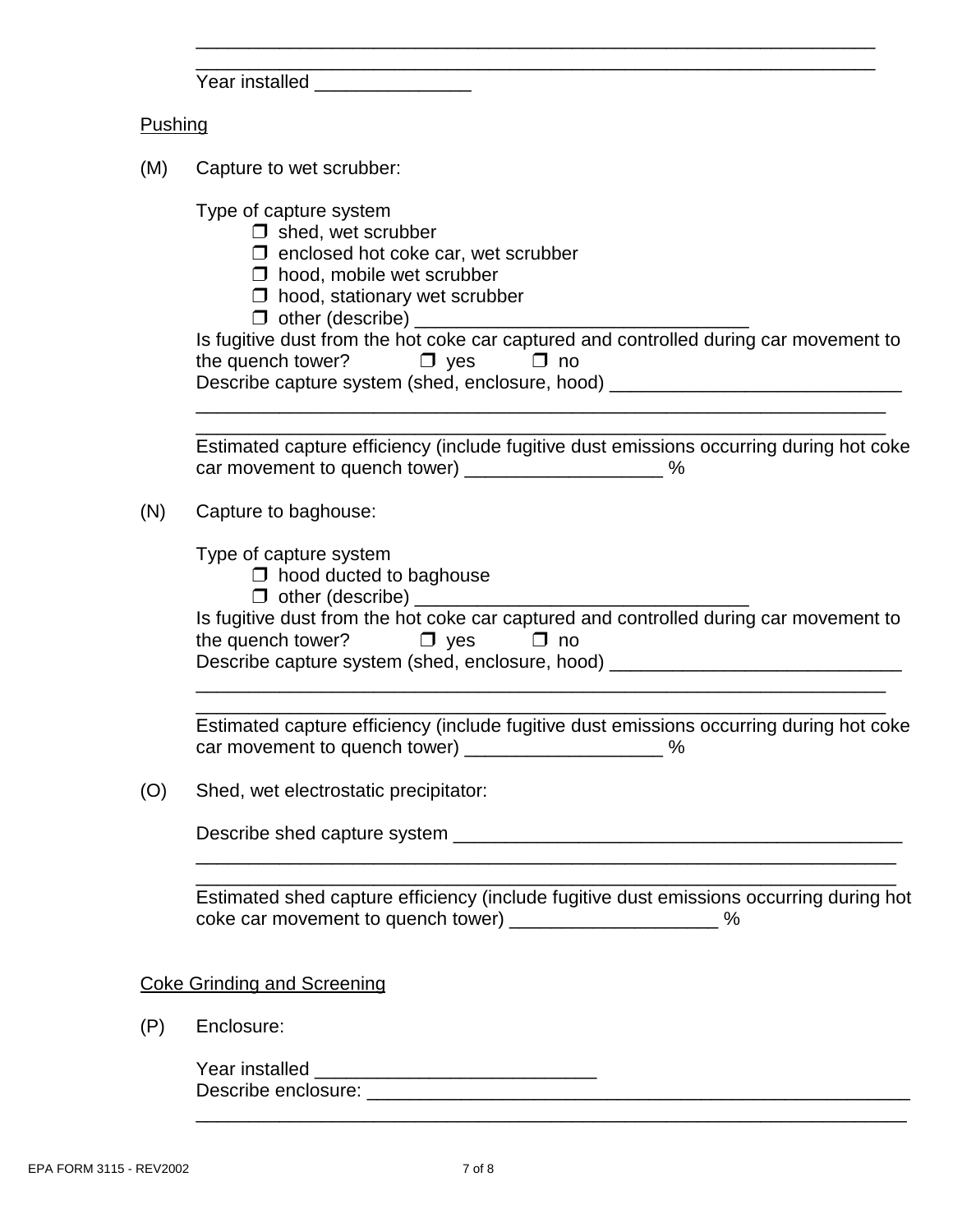|     | Estimated enclosure capture efficiency ______________                                                                                                                                                                          | $\%$ |
|-----|--------------------------------------------------------------------------------------------------------------------------------------------------------------------------------------------------------------------------------|------|
| (Q) | Enclosure, vent to fabric filter:                                                                                                                                                                                              |      |
|     | Describe enclosure: Network and the set of the set of the set of the set of the set of the set of the set of the set of the set of the set of the set of the set of the set of the set of the set of the set of the set of the |      |
|     | Estimated enclosure capture efficiency __________________%                                                                                                                                                                     |      |
| (R) | Other (describe):                                                                                                                                                                                                              |      |
|     |                                                                                                                                                                                                                                |      |
|     | Year installed:                                                                                                                                                                                                                |      |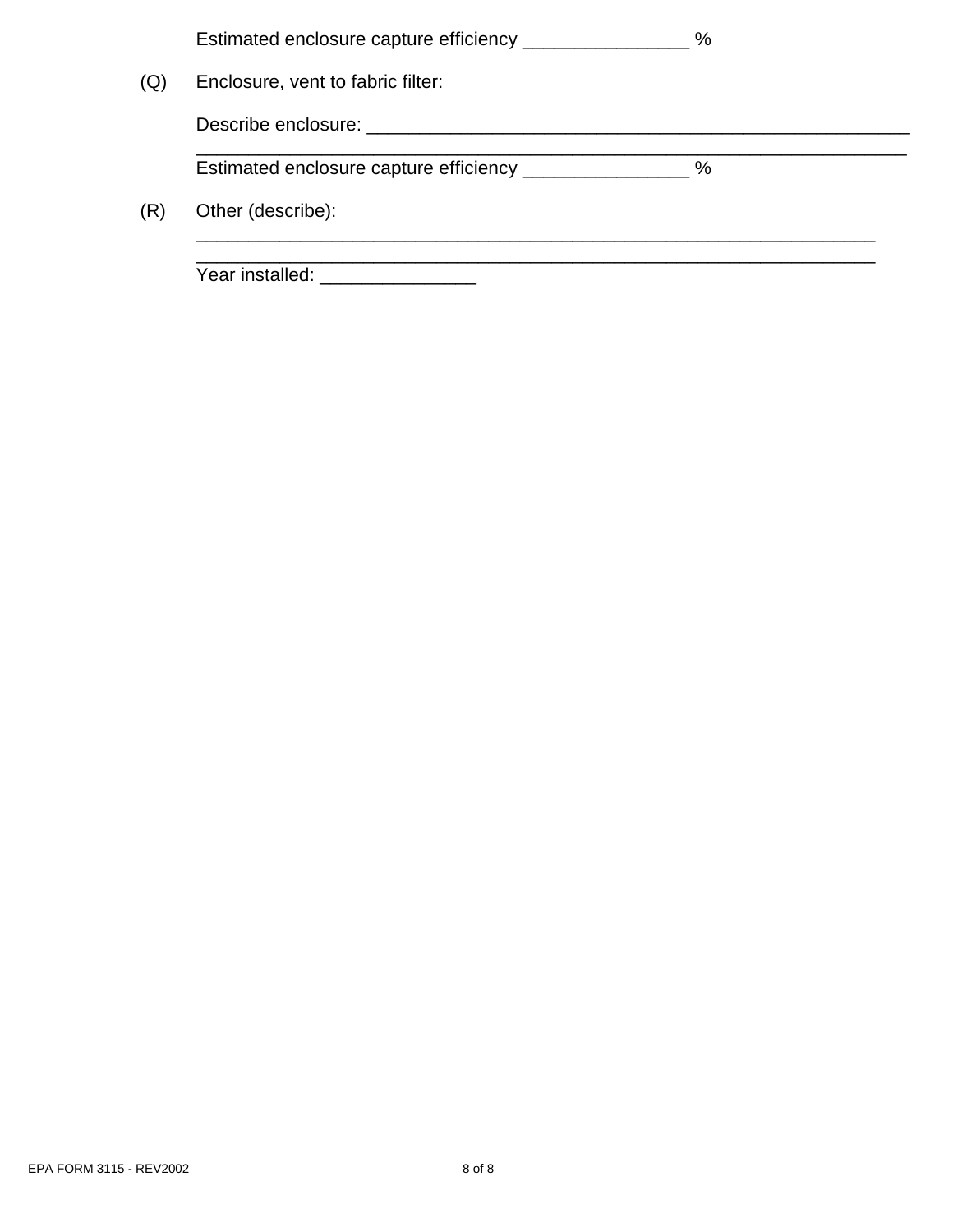# **INSTRUCTIONS FOR COMPLETION OF THE EMISSIONS ACTIVITY CATEGORY FORM FOR COKE MANUFACTURING**

### **GENERAL INSTRUCTIONS:**

Provide complete responses to all applicable questions. If an item does not apply to the emissions unit, write in "Not Applicable" or "NA." If the answer is not known, write in "Not Known" or "NK." If you need assistance in understanding a question after reading the instructions below, contact your Ohio EPA District Office or Local Air Agency for assistance. Submittal of an incomplete application will delay application review and processing. In addition, the application may be returned as incomplete if all applicable questions are not answered appropriately.

### **APPLICABLE REGULATIONS:**

*The following State and Federal Regulations may be applicable to coke manufacturing. Note that there may be other regulations which apply to this emissions unit which are not included in this list.*

Federal: 40 CFR 63, (MACT) Subparts A and L (Coke Plants)

State: Ohio Administrative Code (OAC) 3745-31-02 (Permit to Install) 3745-35-02 (Permit to Operate) 3745-17-07, -08, -11 (particulate emissions) 3745-18-06 (sulfur dioxide emissions)

If you would like a copy of these regulations, contact your Ohio EPA District Office or Local Air Agency. State regulations may also be viewed and downloaded from the Ohio EPA website at http://www.epa.state.oh.us/dapc/regs/regs.html. Federal regulations may be viewed and downloaded at http://www.epa.gov/docs/epacfr40/chapt-I.info/subch-C.htm.

#### **CALCULATING EMISSIONS:**

Manufacturers of some types of emissions units and most types of control equipment develop emissions estimates or have stack test data which you can request. Stack testing of the emissions may be done. Emissions unit sampling test data may be either for this emissions unit or a similar one located at the facility or elsewhere. You may develop your own emission factors by mass balance or other knowledge of your process, if you can quantify inputs and outputs accurately. You may be able to do this on a small scale or over a short period of time, if it is not practical during regular production. If you have control equipment, you may be able to quantify the amount of pollutants collected over a known time period or production amount. Any emission factor calculation should include a reference to the origin of the emission factor or control efficiency.

USEPA has developed emission factors for many types of emissions units and published them in a document titled "Compilation of Air Pollutant Emission Factors, AP-42", available from the following website: http://www.epa.gov/ttn/chief/ap42/index.html See Chapter 12.2. (Coke Production)

#### **SPECIFIC INSTRUCTIONS:**

This emissions activity category form is to be used for certain operations at coke manufacturing facilities which emit fugitive dust. Typical emissions units to be included on this form are listed in item #3. Other EAC forms may need to be completed for other emissions units at coke manufacturing facilities. For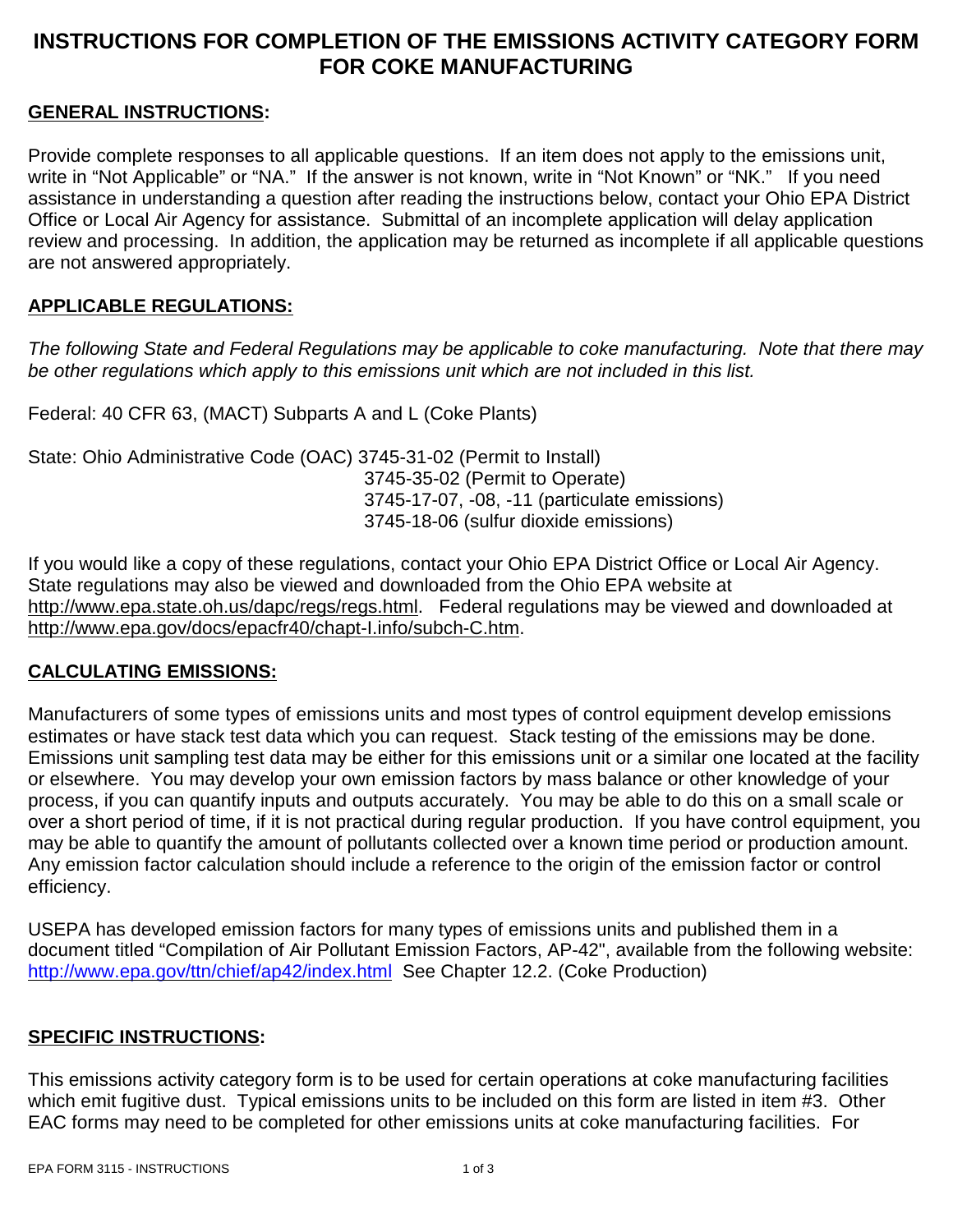example, the following EAC forms must be completed for the following emissions units:

| <b>EAC Form</b>                                                  | <b>Emissions Units</b>                                                                                                                                 |
|------------------------------------------------------------------|--------------------------------------------------------------------------------------------------------------------------------------------------------|
| roadways and parking areas<br>storage piles<br>material handling | all roadways and parking areas<br>all open coal and coke storage piles<br>coal unloading<br>coal conveying and transfer<br>coke grinding and screening |

Any other fugitive dust emissions unit at a coke manufacturing facility that is not specifically listed in item #3 and does not have an EAC form prepared for it should be entered on this form.

Paragraph (B)(6) of OAC Rule 3745-17-01 defines "fugitive dust" as "...particulate matter which is, or was prior to the installation of control equipment, emitted from any source by means other than a stack." Several emissions units at coke manufacturing facilities emit particulate matter in such fashion, and the requirements of OAC Rules 3745-17-07(B) (Visible particulate emission limitations for fugitive dust) and 3745-17-08 (Restriction of emissions of fugitive dust) may be applicable.

#### Item

- 1. Indicate whether this is an application for a new permit or an application for permit renewal. If applying for a permit renewal, provide the 4-character OEPA emissions unit identification number.
- 2. Provide the maximum number of hours per day and days per year the coke manufacturing facility is expected to operate. The following are examples of why the maximum number of hours per day may be less than 24 or the maximum number of days per year may be less than 365 (this list is not allinclusive):
	- The facility can only operate during daylight hours.
	- The process can only operate within a certain range of ambient temperatures.
	- The process is limited by another operation (i.e., a bottleneck).
- 3. Identify the fugitive dust emissions units at the facility by placing a check mark in the appropriate block adjacent to the respective emissions unit type. If there are other fugitive dust emissions units at the facility which are not specifically listed in item #3 and do not have other applicable EAC forms prepared for them, please identify such emissions units in the section marked "Other (describe)". The "OEPA Emissions Unit ID" column may be left blank if such information is not known.
- 4. Complete the requested general process data in items (a) through (f). Indicate the battery number or identification code of each battery in the spaces provided. If there are more than four batteries at the facility, please make a duplicate copy of this form or obtain an additional form from the OEPA. For each battery, also indicate the number of ovens per battery, the manufacturer, type of battery (slot, underjet, gun-flue, etc.), oven height in meters, and maximum oven temperature in degrees Fahrenheit.
- 5. Complete items (a) through (e) in the coal pulverizing and screening process data section.
- 6. Complete the requested data in items (a) through (n) of the charging process data section. Please specify the data for each battery in column form.